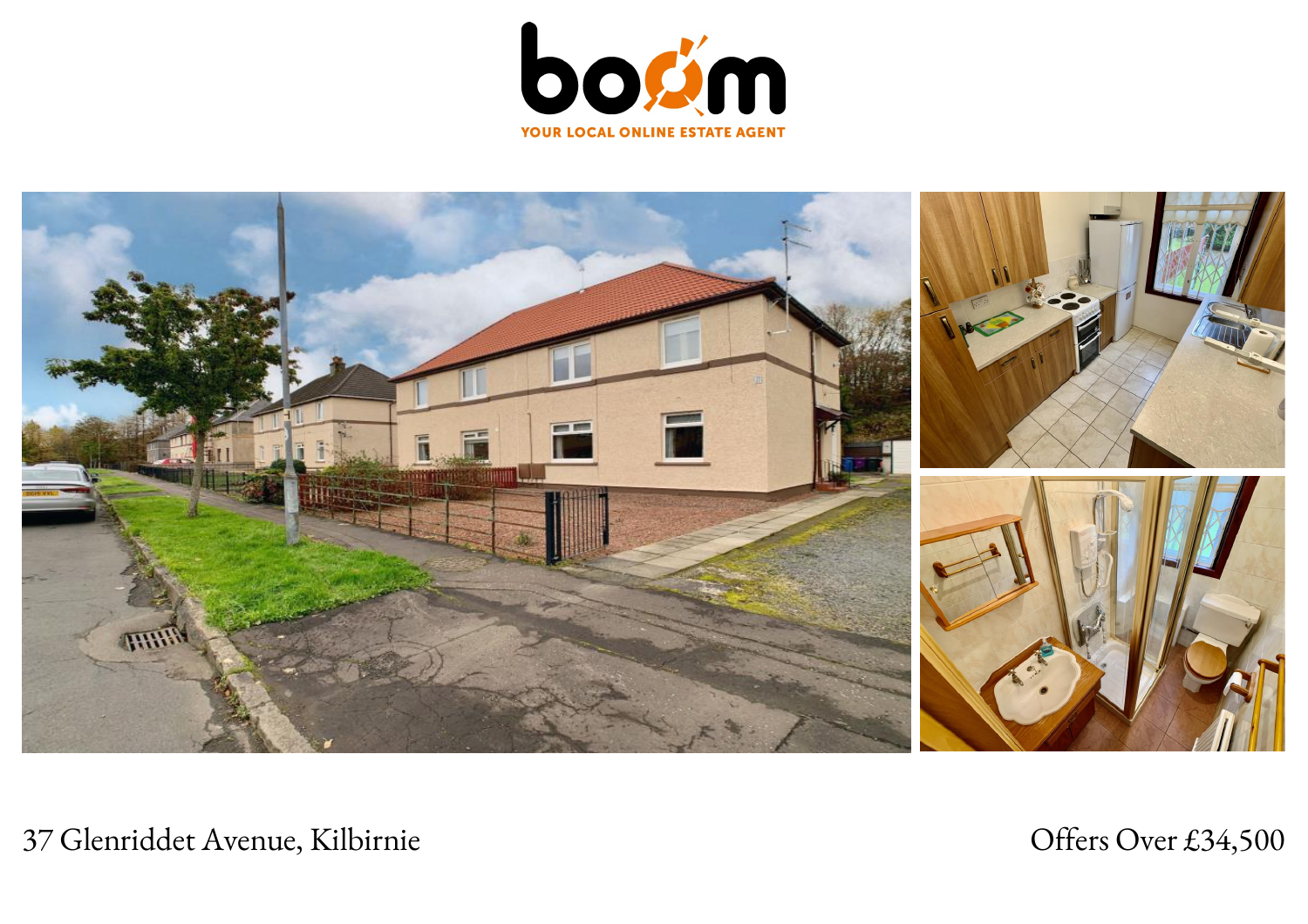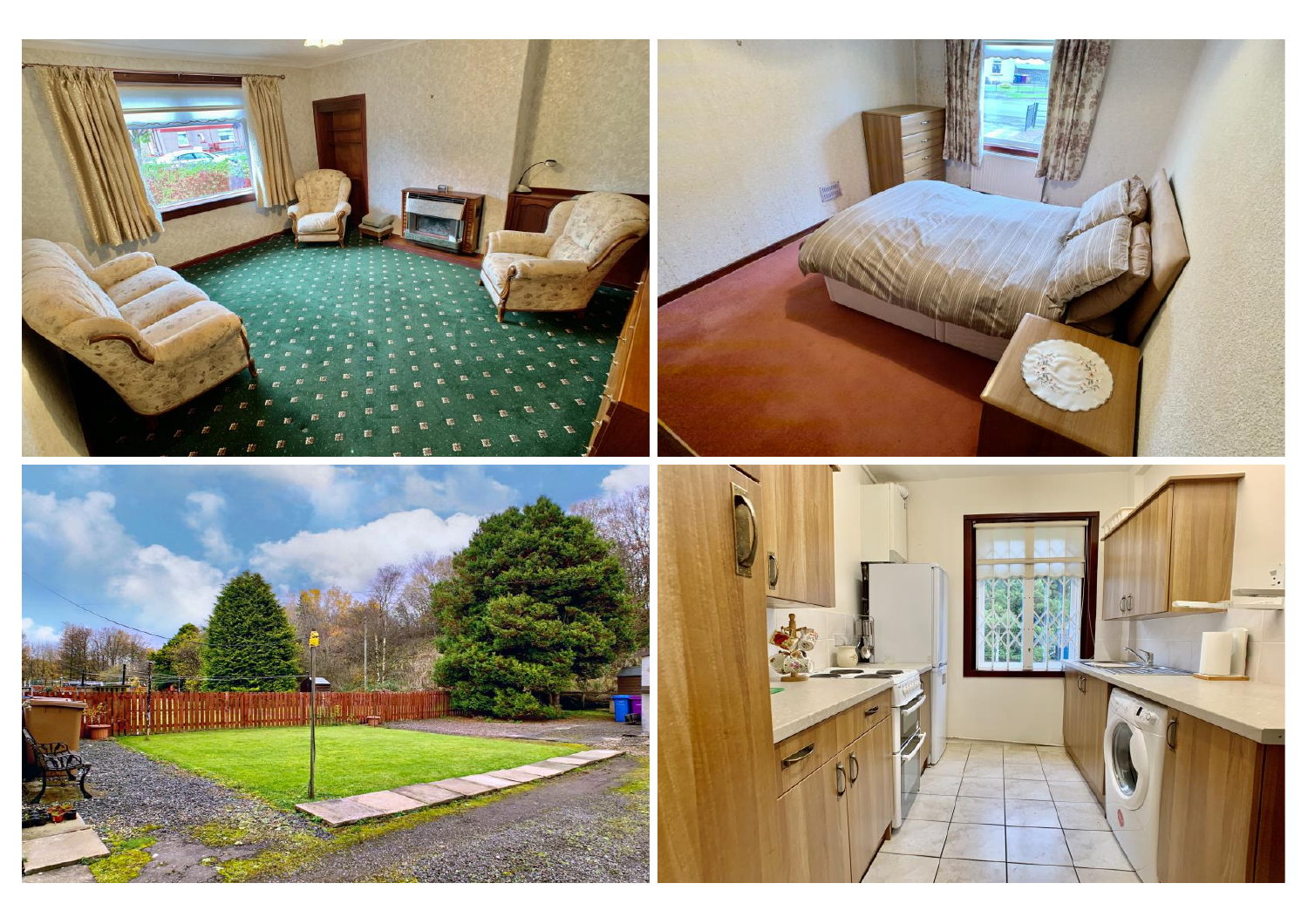

**Floor Plan** 

This plan is for illustration purposes only and may not be representative of the property. Plan not to scale.